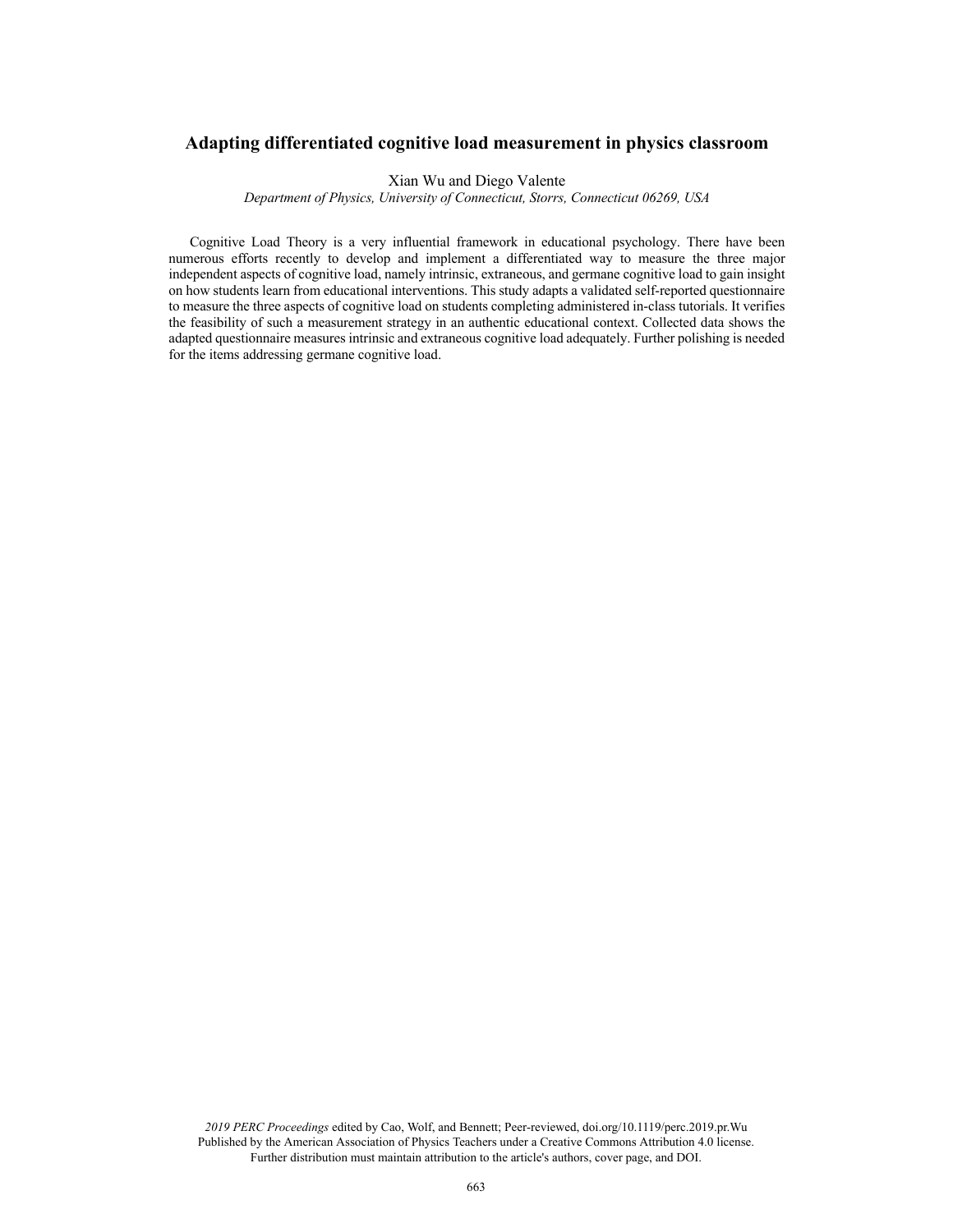### **I. INTRODUCTION**

Cognitive Load Theory (CLT) has recently drawn attention in the educational research and instructional design literature. This framework provides a theoretical foundation for the allocation of working memory resources while engaging with problem solving and learning tasks [1]. Three different aspects of cognitive load are distinguished by the theoretical model: the intrinsic, extraneous, and germane cognitive loads. Intrinsic cognitive load (ICL) is regarded as the perceived difficulty level of a particular task. It is determined by the number of interactive elements of the task, the task type and the knowledge level of the learner. Extraneous cognitive load (ECL), on the other hand, is related to the imperfect nature of a task's representation, which embodies elements such as the design of the task, its wording, and its graphical or audio information, when available. The ECL is the part of the cognitive load which is irrelevant to the objective of the task. Therefore, ECL can be varied by modifying the design of the task without changing the topic of the task (unlike the ICL). Lastly, the Germane cognitive load (GCL) reflects the working memory resources devoted to task objectives. In many previous studies, the GCL has been found to be directly related to learning outcomes or problem-solving performance [2]. Recently, Sweller [3] suggested a new formulation to relate GCL to ICL and ECL. According to the newly proposed formulation, the GCL in learners emerges from the identification and processing of the portions of information available that are useful to a problem and that achieve learning. This process takes place after working memory resources are initially devoted to processing the representation of learning tasks associated with ECL to extract useful information, which in turn determines ICL. Therefore, if assuming learners with high motivation levels, GCL can be considered as a function of ICL and ECL.

Many studies use CLT as a lens to analyze the way students interact with assigned problems and learning interventions [4]. Practical instructional design principles have been generated to avoid hampering learning. With recent developments and implementation of CLT in education, the question of how to measure cognitive load has emerged [5, 6]. Self-reporting, physiological parameter measurements, and dual-task estimation are three major methods of cognitive load measurement.

Self-report scale in measuring cognitive load was first introduced by Paas [7]. The questionnaire usually contains items for learners to rate their perceived mental effort and difficulty level of the learning intervention. Unfortunately, the format and the content of a such questionnaire varies from study to study as there is no single accepted standard for these .

Physiological measures can also be used to indicate cognitive load and are overall a promising approach. Pupillary reactions [8], heart rate [9] and blood rate variability [10] have been adopted to measure the perceived workload, time pressure, and emotional strain, but the question on how to precisely relate the physiological parameters to cognitive load still needs to be answered.

Some studies [11, 12] have used a dual-task approach to estimate the cognitive load. Such approach runs a secondary task concurrently with the primary task and records reaction time and performance in both tasks. This approach can reveal cognitive load in real time, but it is challenging to differentiate ICL, ECL, and GCL from these measurements.

Earlier studies focused on assessing mental effort, pressure, or performance to reflect cognitive load as a unidimensional quantity. It is now known that it was difficult to distinguish between different types of cognitive load in these measurements, therefore limiting the applications of CLT in education. Furthermore, due to the difficulty of measuring ICL, ECL, and GCL separately, certain critical elements of the cognitive load architecture, such as the relationships between the different aspects of cognitive load, cannot be easily analyzed. This difficulty therefore hinders further refinements of the existing theoretical model.

To address this issue, Klepsch et al. [13] developed and validated a compact self-report questionnaire measuring ICL, ECL, and GCL in a differentiated way. Their goal was to "develop a reliable domain-unspecific questionnaire that could be validated and used in various learning situations" (page 5). They avoided using domain-related or learning objective-related terms in the statements of the items in their questionnaire with the purpose of improving compatibility with various learning contexts. Their work showed that a questionnaire with no more than ten 7-point Likert scale items could be a reliable tool in measuring ICL, ECL, and GCL separately without any pre-training required on the part of students. In their study, they designed 24 learning tasks with varying ICL, ECL and GCL. The authors chose to present the learning tasks and questionnaire online to 95 undergraduate students from a German university that were recruited to participate in their study. 65 out of the 95 participants completed both the learning task and the questionnaire. The questionnaire they designed showed good reliability: a high Cronbach's alpha value  $(>= .80)$  was reported for items addressing each of the aspects of cognitive load. However, it can be argued that their study has a few drawbacks. Firstly, the learning tasks they designed and assigned to participants were not part of participants' coursework, weakening their measurement on the GCL compared to the other two aspects of cognitive load due to a large variance on students' motivation. The reported medium-low GCL rating suggests participants were generally not very interested in the topics of their learning tasks. Secondly, it is evident that a computer-based, selfpaced online learning environment is essentially different from an authentic learning environment. When a student is placed in front of a computer to participate in an interview, she must process in her mind all the information presented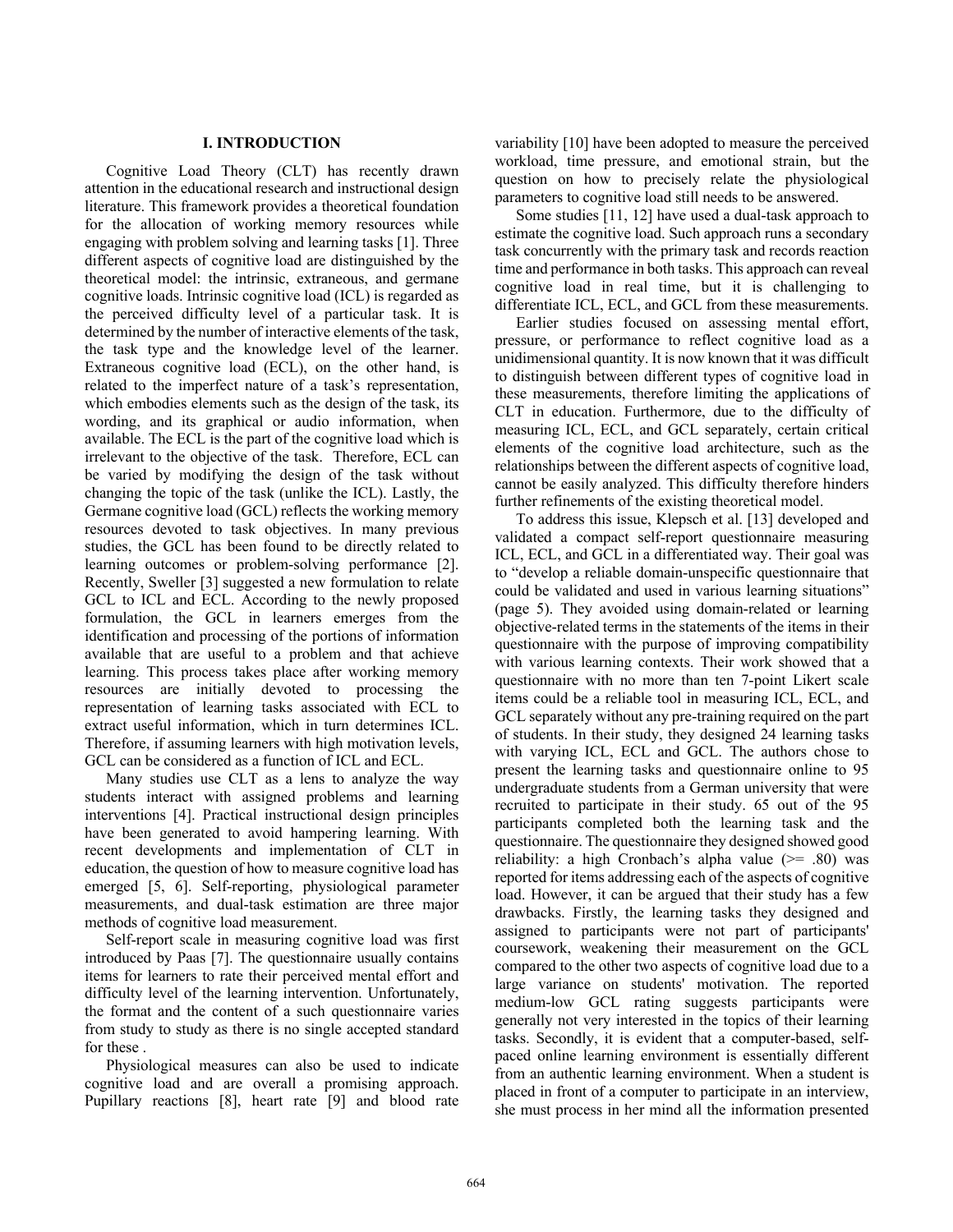on the computer screen, leaving her more susceptible to cognitive overload, particularly when redundant information is available. On the other hand, when the student is sitting in a classroom, she may take notes or discuss the activity with peers to avoid cognitive overload. The change in the learning environment causes behaviors and cognition in the classroom to be essentially different than when the student is in an interview situation. It is therefore interesting to adapt and validate cognitive load measuring methods to a real learning environment where students are engaged with their coursework. In the present study, we have used the questionnaire developed by Klepsch et al. to make students self-report ICL, ECL, and GCL imposed by the in-class group-work tutorials of a calculus-based introductory physics class. We hope our adapted questionnaire will help grant us insights on the cognitive load architecture of our tutorial activities, by extension also helping shed light on improved instructional design.

## **II. SIGNIFICANCE**

There are two major goals for our present study. First, we want to validate the adaptation of a self-reported, differentiated cognitive load measure in an authentic classroom learning context. The do so, the reliability of the items designated to each cognitive load aspect will be assessed. Additionally, we would like to use the discriminated cognitive load measurements to reveal the cognitive load architecture. This study will not address the theoretical foundations of the cognitive load model. We will, however, focus on the relationships between ICL, ECL, and GCL as measured by the questionnaire while aiming to provide insight for further refinements to both the method of differentiated cognitive load measurements and the formulation of cognitive load.

#### **III. METHODS AND MATERIALS**

Participants were recruited from a calculus-based introductory physics course for life sciences students taught by one of the authors at a large public university in the Spring 2019 semester. 69 students were enrolled in the course. More than 90% of students attended classes regularly, according to the instructor's observation and the recording of in-class clicker questions. On some class days, students were asked to work in groups on assigned tutorials. These tutorials were designed by the course instructor based on the identified learning objectives of listed class topics. The structure of the tutorials provided students scaffolding support to help students practice problem-solving skills. The content and representation of these tutorials have been improved iteratively every semester according to student feedback and suggestions from other instructors. The course instructor was active during group discussions, pausing the activity when necessary to address prevailing questions. On class days with tutorials, these group activities typically took most of the class time. When time permitted, cognitive load

questionnaires were handed out to students for the rating of the group-based tutorial they had just finished. Students submitted tutorials and questionnaires at the end of the class period before they left. During the semester, four tutorials were administered accompanied by a questionnaire. They were, in chronological order, "Center of Mass", "Torque and Rotation", "Angular Momentum", and "Temperature and Heat". This study included the data collected on all four tutorials. Since the effect of the content on cognitive load is out of the scope of the present study, we refer to these four tutorials as tutorials 1-4 in the following discussion.

TABLE I. Items of the cognitive load questionnaire by Klepsch et al. [13]

| Type of<br>load | <b>Item</b>                                         |  |  |  |
|-----------------|-----------------------------------------------------|--|--|--|
| ICL             | For this task, many things needed to be kept in     |  |  |  |
|                 | mind simultaneously.                                |  |  |  |
| <b>ICL</b>      | This task was very complex.                         |  |  |  |
| <b>GCL</b>      | I made an effort not only to understand several     |  |  |  |
|                 | details, but to understand the overall context.     |  |  |  |
| GCL             | My point while dealing with the task was to         |  |  |  |
|                 | understand everything correct.                      |  |  |  |
| GCL             | The learning task consisted of elements supporting  |  |  |  |
|                 | my comprehension of the task.                       |  |  |  |
| ECL             | During this task, it was exhausting to find the     |  |  |  |
|                 | important information.                              |  |  |  |
| ECL             | The design of this task was very inconvenient for   |  |  |  |
|                 | learning.                                           |  |  |  |
| ECL             | During this task, it was difficult to recognize and |  |  |  |
|                 | link the crucial information                        |  |  |  |

The items we used in our study to assess cognitive load were from "the second version of the naïve rating question" (page 10) designed by Klepsch et al. [13]. The items are listed in Table I. The ICL and ECL portions of the questionnaire were reported to have good reliability, while the three items addressing GCL showed relatively low reliability with a Cronbach's  $\alpha$ -value of 0.67. It is worth noting that item #5 on the questionnaire, an item designed to assess GCL was found to be much weaker than the other two GCL items. As a result, the authors of the original study removed this item from their data analysis, leading to a much higher α-value. In our study, we decided to include all eight items in the questionnaire assigned to students for two reasons: first, all our tutorials used in class are designed to be problem-solving worksheets for the purpose of enhancing students' conceptual understanding and problem-solving skill, which is inherently aligned with the GCL item Klepsch et al. suggested be removed from the list; second, we wanted to use our study to verify their findings on the reliability of the GCL items.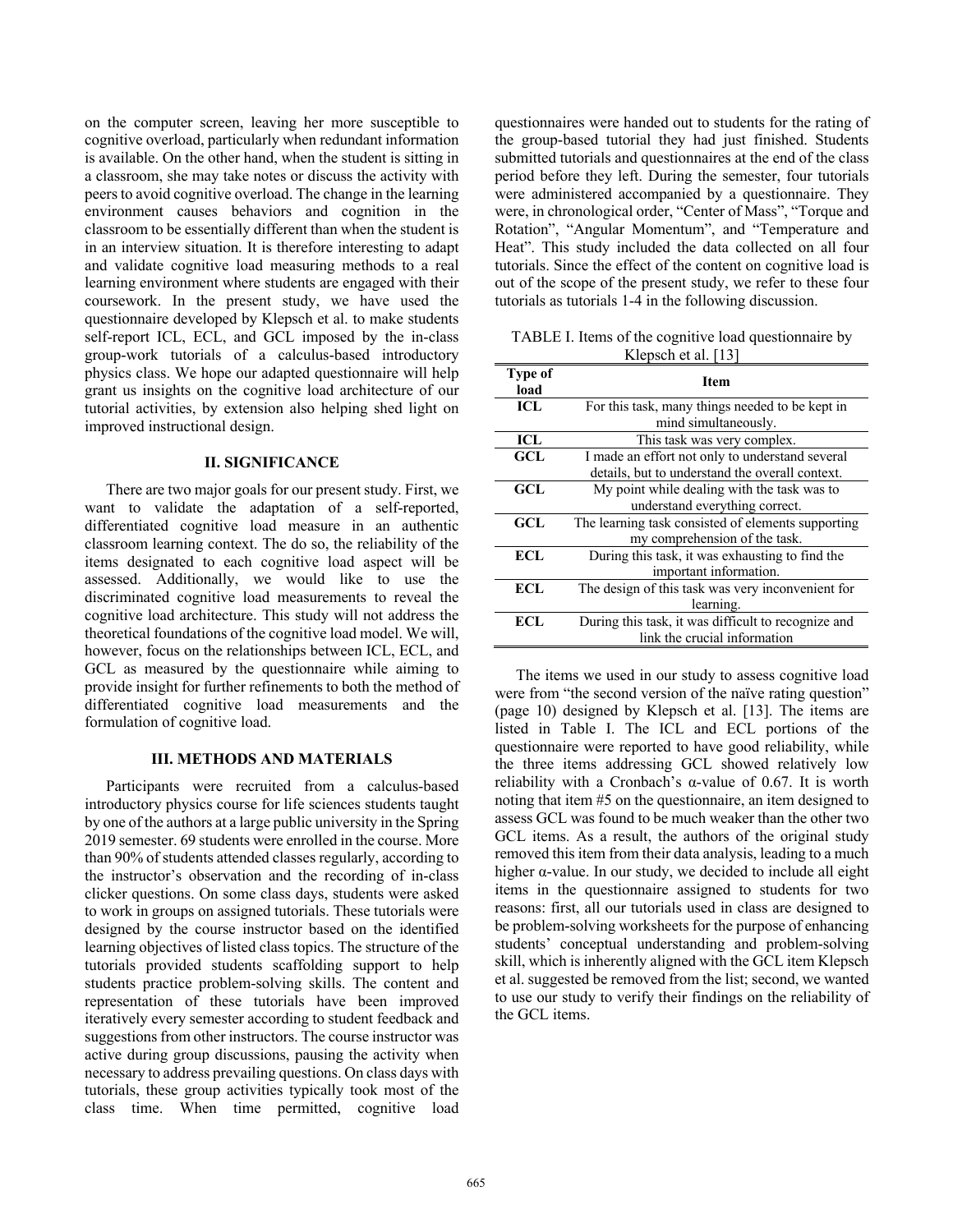## **IV. RESULTS AND DISCUSSION**

#### **A. The reliability of the questionnaire**

The reliability of the questionnaire was first analyzed separately for each tutorial and then aggregated to give an overall view. For each aspect of cognitive load, we calculated Cronbach's α-value for student ratings on the items. To obtain Cronbach's α-value for the overall reliability (including the data collected on all four tutorials), we adopted the formulas presented by Rodriguez and Madeda [14] to calculate a weighted mean of  $\alpha$ -values for each aspect of cognitive load, where the weight is a function of the number of participants and the number of the items. Moreover, the Spearman-Brown Prophecy formula was used to adjust the aggregated α-value of ICL to account for the fewer number of items since it is a well-known fact that less items will yield a lower Cronbach's α-value.

TABLE II. Cronbach's α-values of the items for ICL, ECL, and GCL on the four tutorials

|            | <b>Tutorial 1</b>    | <b>Tutorial 2</b>    | <b>Tutorial 3</b>    | <b>Tutorial 4</b> |
|------------|----------------------|----------------------|----------------------|-------------------|
| ICL        | 0.702                | 0.487                | 0.731                | 0.809             |
| <b>ECL</b> | 0.806                | 0.753                | 0.834                | 0.876             |
|            | (0.813)<br>excluding |                      |                      |                   |
| GCL        | item#6)<br>0.703     | 0.609                | 0.798                | 0.815             |
|            | (0.715)              | (0.688)              | (0.827)              |                   |
|            | excluding<br>item#3) | excluding<br>item#5) | excluding<br>item#5) |                   |

We found that the items for ECL had a good reliability with aggregated  $\alpha = 0.826$ . This is consistent with the results reported by Klepsch et al. [13]. Changing the measuring context from a clinical interview setup to a real classroom environment did not affect the reliability of the items influencing ECL. The items for ICL also showed acceptable reliability with adjusted aggregated  $\alpha = 0.790$ . It is worth noting that the questionnaire only contained two items for ICL, which might be the reason of the alpha value's fluctuation. However, the part of the questionnaire testing GCL showed a much lower reliability with aggregated  $\alpha$  = 0.752. The data collected on two out of the four tutorials suggested deleting the fifth item would increase the reliability [see Table II]. This finding matches the weak item reported by the study of Klepsch et al. We therefore excluded the fifth item from our Cronbach's alpha calculation and obtained a raw aggregated α-value of 0.747 and an adjusted aggregated  $\alpha$ -value of 0.816 (including the Spearman-Brown adjustment). We observed that including the fifth item could not improve the quality of the questionnaire, so we only included the third and the fourth items in the following discussion on GCL rating.

As a next step, we averaged students' ratings on the items designated for each aspect of cognitive load (ICL, ECL, and

GCL) to be the measured in the group-based tutorials. Our goal was to determine whether student ICL, ECL, and GCL ratings on each of the four tutorials were different. ICL ratings on the four tutorials were observed to be significantly different  $(F(3, 232) = 27.997, p < .001)$ . The ECL ratings on the four tutorials were also significantly different  $(F(3, 232))$  $= 15.621, p \le 0.001$ , while in contrast the GCL ratings on the four tutorials were not significantly different  $(F(3, 232))$ 2.498,  $p = .060$ ). Since the present study only included four tutorials and there were no specific reasons for choosing these four tutorials, we are currently not well-equipped to discuss potential effects this particular choice of problems and content topics had on the three aspects of cognitive load. Nevertheless, the ICL and ECL ratings found in our present study suggest students can distinguish between the inherent difficulty and the representation of the tutorials and report the differences on the ICL and ECL items as expected. Table III includes the *p* values of all *post hoc* pairwise comparisons with Bonferroni corrections. The ICL rating showed that students felt Tutorials 1 (4.54  $\pm$  0.14) and 4 (4.77  $\pm$  0.17) were on the same difficulty level and were significantly different from Tutorials 2 (6.08  $\pm$  0.09) and 3 (5.53  $\pm$  0.14). The ECL rating also showed that students felt the wording and the design of Tutorials 1 (3.20  $\pm$  0.17) and 4 (2.96  $\pm$  0.17) were easier to interpret than Tutorials 2 (4.32  $\pm$  0.15) and 3  $(3.93 \pm 0.16)$ . On the other hand, students rated the GCL items on all tutorials at about the same high level (i.e., Tutorial 1:  $5.47 \pm 0.12$ , Tutorial 2:  $5.62 \pm 0.11$ , Tutorial 3:  $5.77 \pm 0.13$ , Tutorial 4:  $5.92 \pm 0.13$ ). Comparing with the GCL rating reported by Klepsch et al. [13], the much higher GCL ratings in our study suggested that students in our study had high motivation to learn from the in-class tutorials.

TABLE III *p*-values of pairwise comparisons with Bonferroni corrections on ICL, ECL, and GCL between

|            | tutorials         |                   |                   |                   |  |  |
|------------|-------------------|-------------------|-------------------|-------------------|--|--|
|            | <b>Tutorial 1</b> | <b>Tutorial 2</b> | <b>Tutorial 3</b> | <b>Tutorial 4</b> |  |  |
| ICL        |                   |                   |                   |                   |  |  |
| Tutorial 1 | N/A               | < 0.001           | $-.001$           | 1.000             |  |  |
| Tutorial 2 | < 0.01            | N/A               | 0.019             | < 0.001           |  |  |
| Tutorial 3 | < 0.01            | 0.019             | N/A               | 0.001             |  |  |
| Tutorial 4 | 1.000             | < 0.001           | 0.001             | N/A               |  |  |
| ECL        |                   |                   |                   |                   |  |  |
| Tutorial 1 | N/A               | < 0.01            | 0.007             | 1.000             |  |  |
| Tutorial 2 | < 0.01            | N/A               | 0.474             | < 0.001           |  |  |
| Tutorial 3 | 0.007             | 0.474             | N/A               | < 0.001           |  |  |
| Tutorial 4 | 1.000             | < 0.001           | < 0.001           | N/A               |  |  |
| GCL        |                   |                   |                   |                   |  |  |
| Tutorial 1 | N/A               | 1.000             | 0.441             | 0.061             |  |  |
| Tutorial 2 | 1.000             | N/A               | 1.000             | 0.524             |  |  |
| Tutorial 3 | 0.441             | 1.000             | N/A               | 1.000             |  |  |
| Tutorial 4 | 0.061             | 0.524             | 1.000             | N/A               |  |  |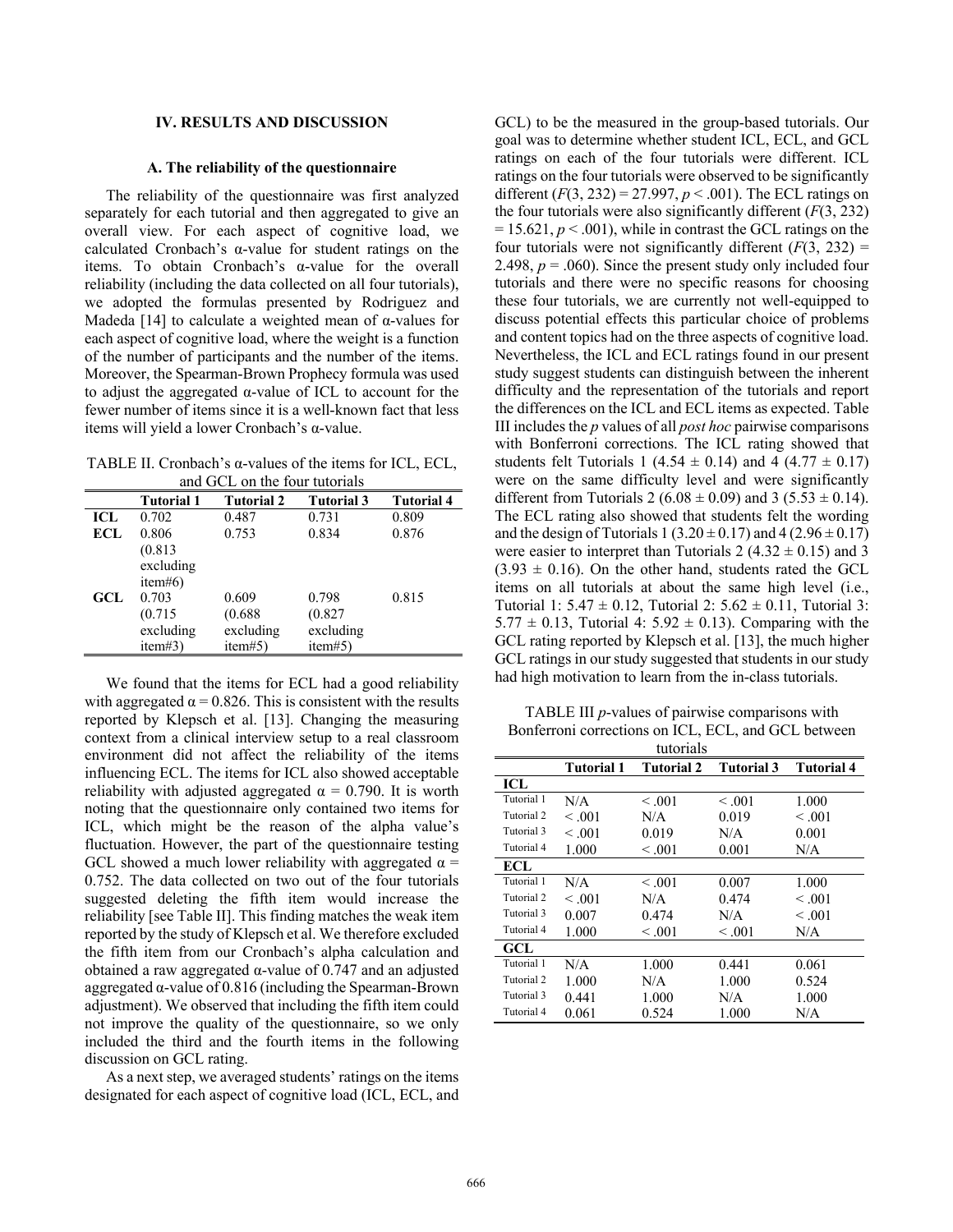## **B. The relationships between the measured ICL, ECL, and GCL**

With the self-reported ICL, ECL, and GCL ratings on the questionnaire, the relationships between these three aspects of cognitive load can be probed through the calculation of the correlations between the measured ICL, ECL, and GCL. The measured values for the ICL and ECL showed a statistically significant, positive correlation ( $r = .586$ ,  $n =$ 236,  $p < .001$ ), which was unexpected since the separation between ICL and ECL is theoretically dichotomous according to CLT: ICL is defined to be related to the inherent difficulty of the task while ECL is evoked by the part of the task that does not relate to the objectives of the task (i.e., the representation, irrelevant content, etc.). Such a partition is a conceptual necessity but also critical for practical applications. Many influential authors have suggested [2, 15] that in theory, ICL and ECL are additive and that their sum reflects the total cognitive load imposed by the task. Researchers have therefore generated instructional design principles to reduce ICL without changing the learning objectives based on their experimental results, with those design principles showing positive effects on increasing student learning. However, the transition of the experimental context from clinical interview rooms to real classrooms is not trivial. It is not ethical, for example, to assign a learning task to a group of students while knowing its imperfect design may impose higher ICL and therefore hinder learning in classroom. On the other hand, this is not as important an issue in the design of a controlled experiment. A feasible method therefore needs to be developed to allow the comparison between task designs across different task topics. We believe this exacerbates the limitation of only using one self-reported questionnaire to distinguish between the three aspects of cognitive load.



FIG 1. The ICL, ECL, and GCL ratings for the four tutorials. Error bars depict the standard error.

Our study has shown students were able to rate the ICL and ECL items differently [see Figure 1], which suggests students understood the ICL and the ECL imposed by the tutorials emerged from different aspects of the activities completed. The strong positive correlation between the ICL and ECL ratings suggested the inherent difficulty of the tutorials may have affected students' perception on tutorial designs or vice-versa. To students, the objective of working on an in-class tutorial is to understand the activity and then complete it. As long as tutorials were generally well designed, it was unrealistic to expect students to be able to self-report the feeling of "the problem is hard" on two separate layers: the difficulty due to the content and the difficulty due to the activity's imperfect representation. The ratings they gave to the ICL items and ECL items were therefore all associated with their perceived difficulty of the task.

A statistically significant, negative correlation between the measured ECL and GCL  $(r = -.186, n = 236, p = .004)$ , was also found, suggesting a task imposing higher ECL may have resulted in a lower GCL. This is consistent with CLT. With limited working memory resources, more processing capacity devoted to the part of the task irrelevant to the objectives will result in less processing capacity devoted to completing the task.

Lastly, there was no statistically significant correlation between the measured ICL and GCL  $(r = .004, n = 236, p)$ = .956). There was no relationship between the difficulty of the tutorials and students' motivation and effort devoted to them. Since CLT states cognitive overload hinders student learning, tasks with extremely high ICL and ECL will typically result in low GCL. This result shows both the content and the representation of the tutorials administered were effective in avoiding cognitive overload in students.

# **V. CONCLUSIONS AND FURTHER IMPLICATIONS**

In the present study, we have verified the reliability of the items designated to measuring ICL, ECL, and GCL separately. The questionnaire designed by Klepsch et al. was found to provide reliable measurements on students' perception of the difficulty level of the task, its design, and their overall devoted effort. We also found a strong relationship between the two theoretically independent cognitive load components: ICL and ECL. We felt this was due to the nature of the self-report measuring method. As a future plan for studying such a relationship, we recommend adding a secondary measuring method in parallel to the selfreporting questionnaire to measure the imposed ICL and ECL using another perspective.

We have also used the measurements on ECL and GCL to reveal the negative impact of ECL on learning. This finding was consistent with CLT and demonstrated the value of measuring cognitive load in a differentiated way.

As an educational implication of measuring cognitive load, our study has shown that it is feasible to adopt such a measurement regularly in the classroom for assessing the imposed cognitive load of learning interventions. This tool can also indicate to instructors whether the interventions might be too challenging or too trivial for students and whether the implemented interventions are actually hindering student learning through cognitive overload.